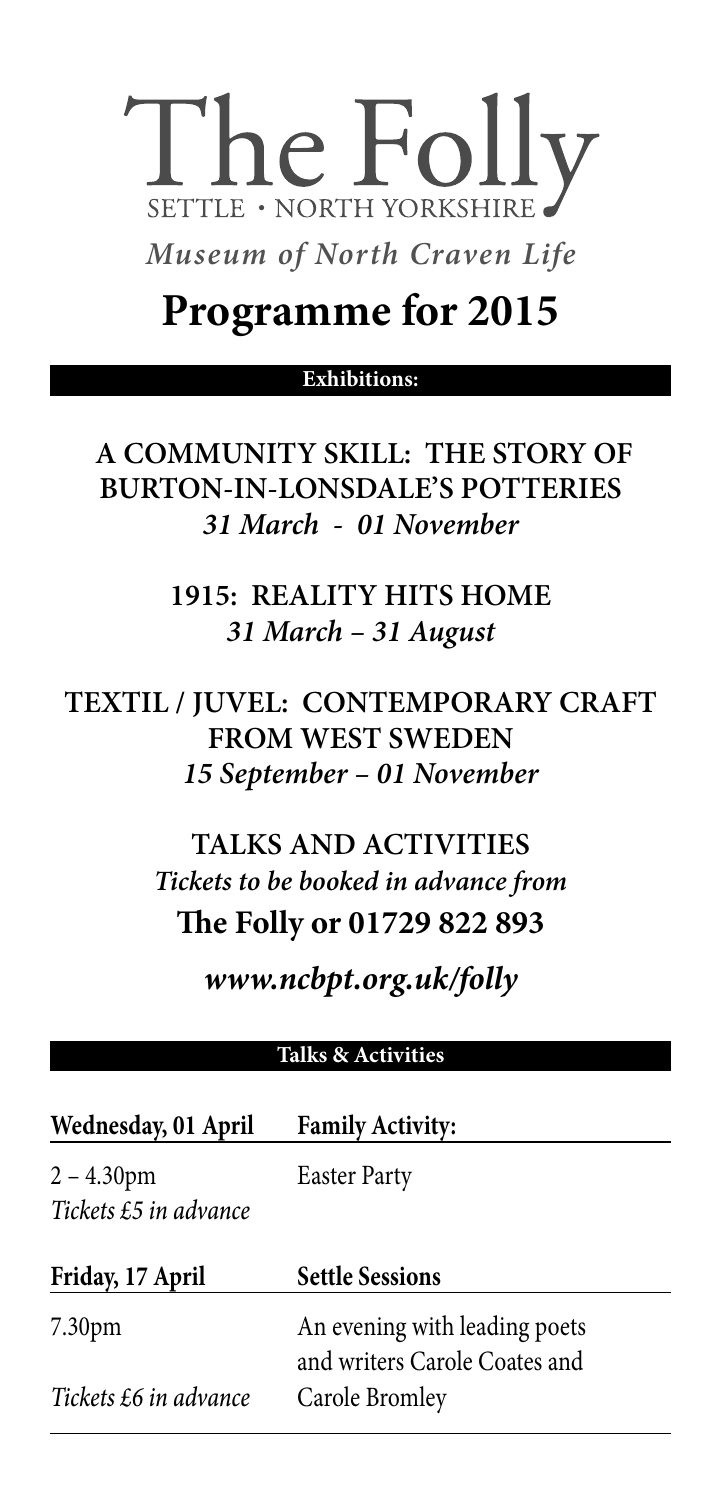| Saturday, 18 April                     | Talk                                                                                                                      |
|----------------------------------------|---------------------------------------------------------------------------------------------------------------------------|
| 7.30pm<br>Tickets £7 in advance        | Nigel Mussett:<br>'Strippers, Ostlers and Gentlemen -<br>The Changing Pattern of Local<br>Employment in the 19th Century' |
| Friday, 01 May                         | Talk                                                                                                                      |
| 7 pm<br>Tickets £7 in advance          | Fr. Paul Hypher:<br>'Hardy VC - The Compassionate<br>Hero of WW1'                                                         |
| Friday, 05 June                        | <b>Settle Sessions</b>                                                                                                    |
| 7.30pm<br>Tickets £6 in advance        | An evening with leading poets and<br>writers Neil Curry and Meg Peacock                                                   |
| Friday, 12 June                        | <b>Talk</b>                                                                                                               |
| 7.30pm<br>Tickets £7 in advance        | Lee Cartledge:<br>'The Last Potter of Black Burton'                                                                       |
| Friday, 10 July                        | <b>Talk</b>                                                                                                               |
| 7.30pm<br>Tickets £7 in advance        | Dr. Mike Slater: 'Bertram Lambert<br>and the Box Respirator - A Settle<br>Man's Part in the Great War'                    |
|                                        |                                                                                                                           |
| Saturday, 01 August                    | A Yorkshire Celebration                                                                                                   |
| 6.30pm<br>Ticket price t.b.c.          | Marking God's Own County's Day<br>with Food, Drink and Entertainment                                                      |
| Wednesday, 05 August                   | <b>Family Event</b>                                                                                                       |
| $2 - 4.30$ pm<br>Tickets £5 in advance | Junior Craft Workshop                                                                                                     |
| Wednesday, 19 August                   | <b>Family Event</b>                                                                                                       |
| $2 - 4.30$ pm<br>Tickets £5 in advance | Junior Craft Workshop                                                                                                     |

### **Talks & Activities - continued Talks & Activities - continued**

| Friday, 11 September         | <b>Settle Sessions</b>                                        |
|------------------------------|---------------------------------------------------------------|
| 7.30 pm                      | An evening with leading poets and<br>writers                  |
| Tickets £6 in advance        | Kim Moore and Jean Harrison                                   |
| Sunday, 13 September         | Heritage Open Day                                             |
| $12.30 - 4.30$ pm            | Free entry to The Folly with special<br>activities            |
| Saturday, 19 September       | Talk                                                          |
| 7.30pm                       | Zara Smith:<br>'Researching a Family Archive: the             |
| Tickets £7 in advance        | People Behind History'                                        |
| Sunday, 25 October           | <b>Family Activity</b>                                        |
| $12.30 - 4.30$ pm            | The Big Draw: National Annual<br>Drawing Event with Sam Dalby |
| Friday, 20 November          | <b>Settle Sessions</b>                                        |
| 7.30pm                       | An evening with leading poets<br>and writers                  |
| Tickets £6 in advance        | Ann Pilling and Chris Considine                               |
|                              |                                                               |
| Saturday, 12 December        | Yuletide Event                                                |
| 10.00am - 12 noon            | Seasonal music from Octameron<br>Refreshments available       |
| <b>Saturday, 12 December</b> | <b>Family Activity</b>                                        |

## *www.ncbpt.org.uk/folly*